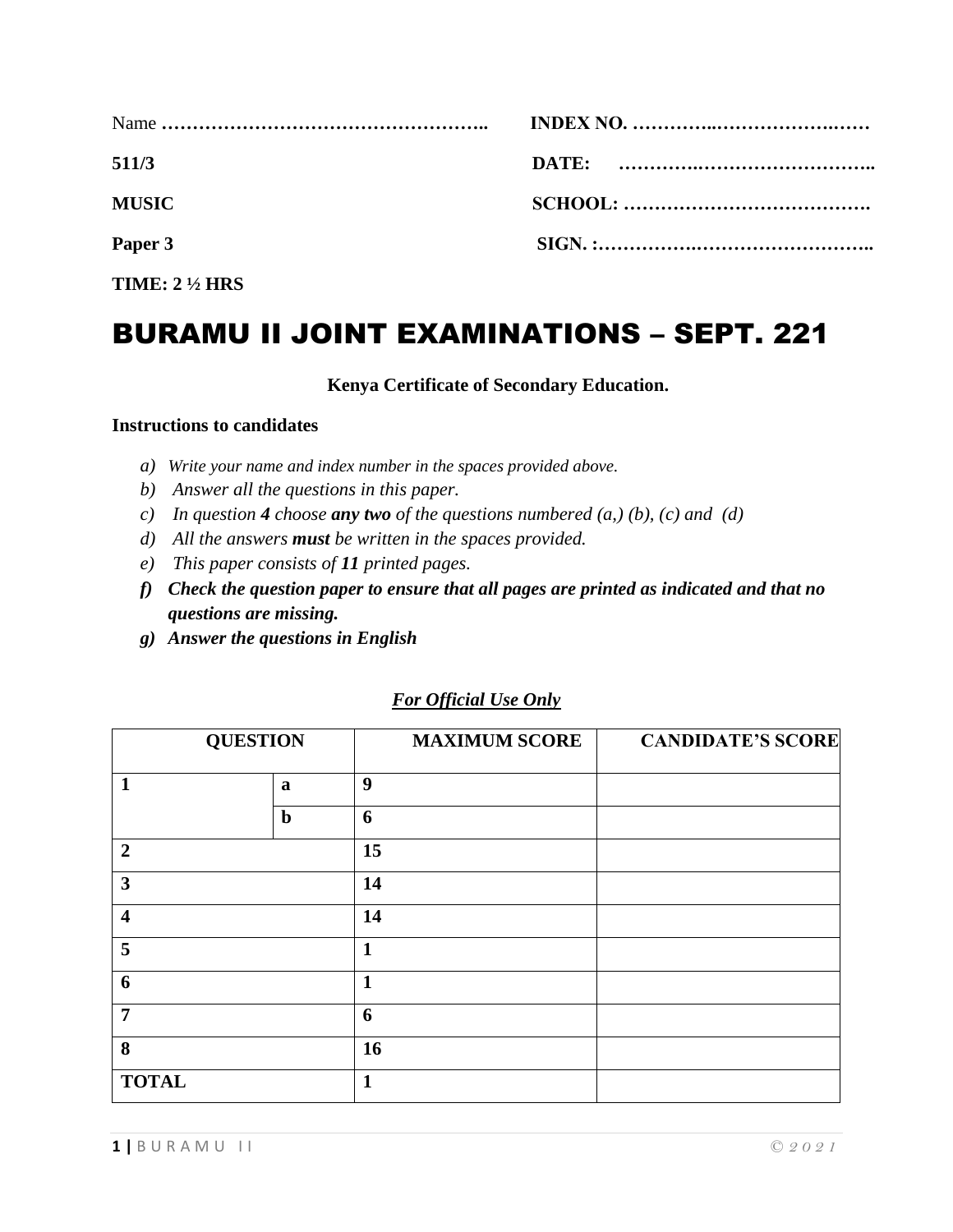## **SECTION A: BASIC SKILLS (3 marks)**

*Answer questions from all sections.* 

1. a). Copy and continue the following opening to make a melody of 16 bars for voice introducing articulation marks. Modulate to the **sub-dominant** before returning to the tonic. Add phrase marks. *(9 marks)*



==================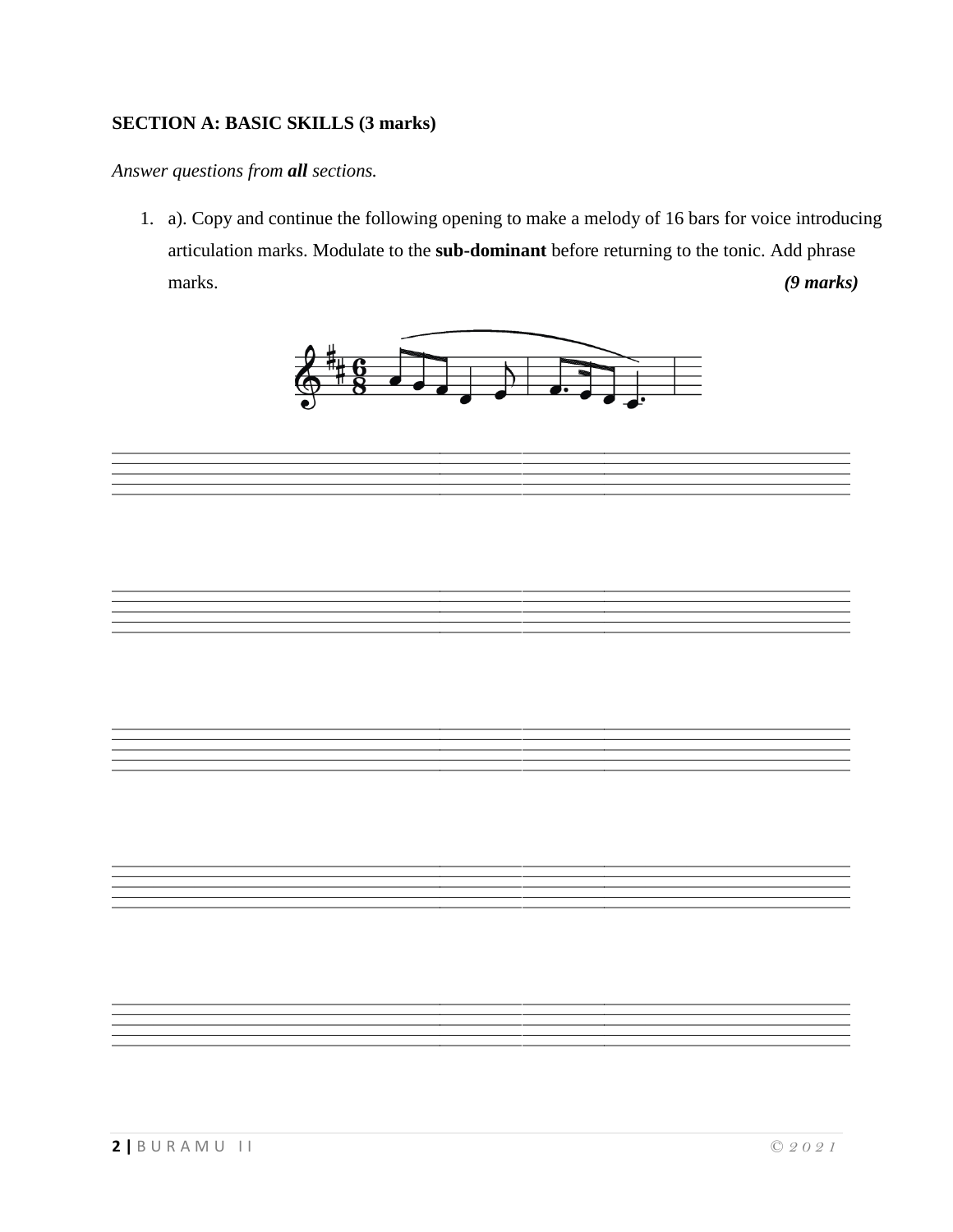b). Use the text below to compose a melody in staff notation. Add phrase marks. *(6 marks)*



2. Harmonize the following melody for Soprano, Alto, Tenor and Bass (SATB). Choose appropriate chords from the following: I, ii, IV, V and vi. Use a Passing note at Bar 3 *(15 marks)*



==================

==================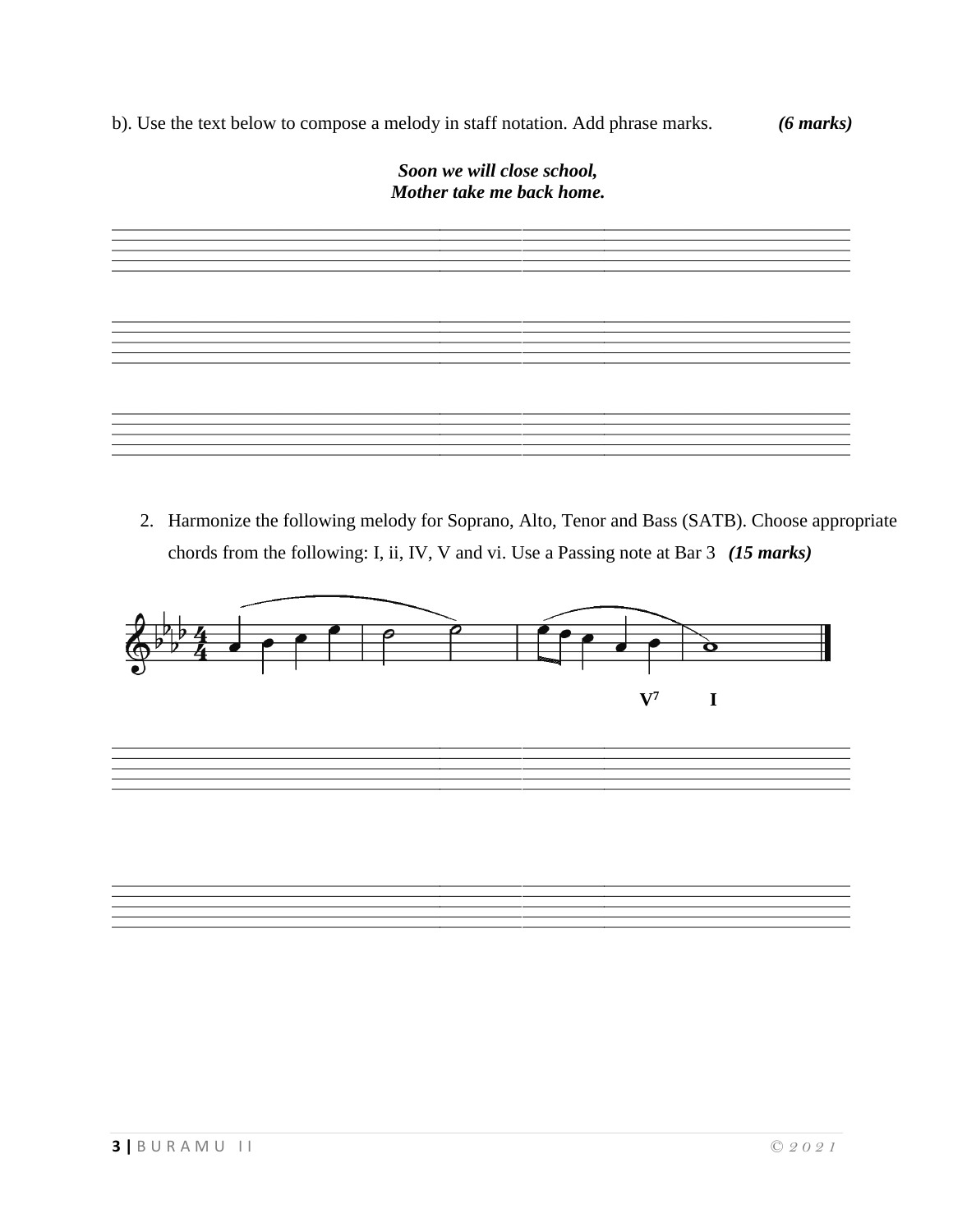# **SECTION B: HISTORY AND ANALYSIS (54 marks)**

#### 3. **AFRICAN MUSIC.**

|                | a. . i) What is a membranophone?                                                                                                | (1 mark)                                   |
|----------------|---------------------------------------------------------------------------------------------------------------------------------|--------------------------------------------|
|                |                                                                                                                                 |                                            |
|                | ii). Give the name of the Single-headed membranophone from the following communities.                                           |                                            |
|                | Luhya<br>Luo<br>Mijikenda<br>Meru<br>$\bullet$<br>iii). State two techniques of pitch variation in a traditional membranophone. | $(2 \text{ marks})$<br>$(2 \text{ marks})$ |
|                |                                                                                                                                 |                                            |
| $\mathbf{b}$ . | . Outline three factors that influenced the naming of traditional African Dances. .                                             | $(3 \text{ marks})$                        |
|                |                                                                                                                                 |                                            |
|                |                                                                                                                                 |                                            |
| c.             | State three ways in which Modern Technology has influenced the construction of Traditional<br>African Aerophones.               | $(3 \text{ marks})$                        |
|                |                                                                                                                                 |                                            |
|                | d. State three roles of songs and dances during child birth in African Society.                                                 | (3 marks)                                  |
|                |                                                                                                                                 |                                            |
|                |                                                                                                                                 |                                            |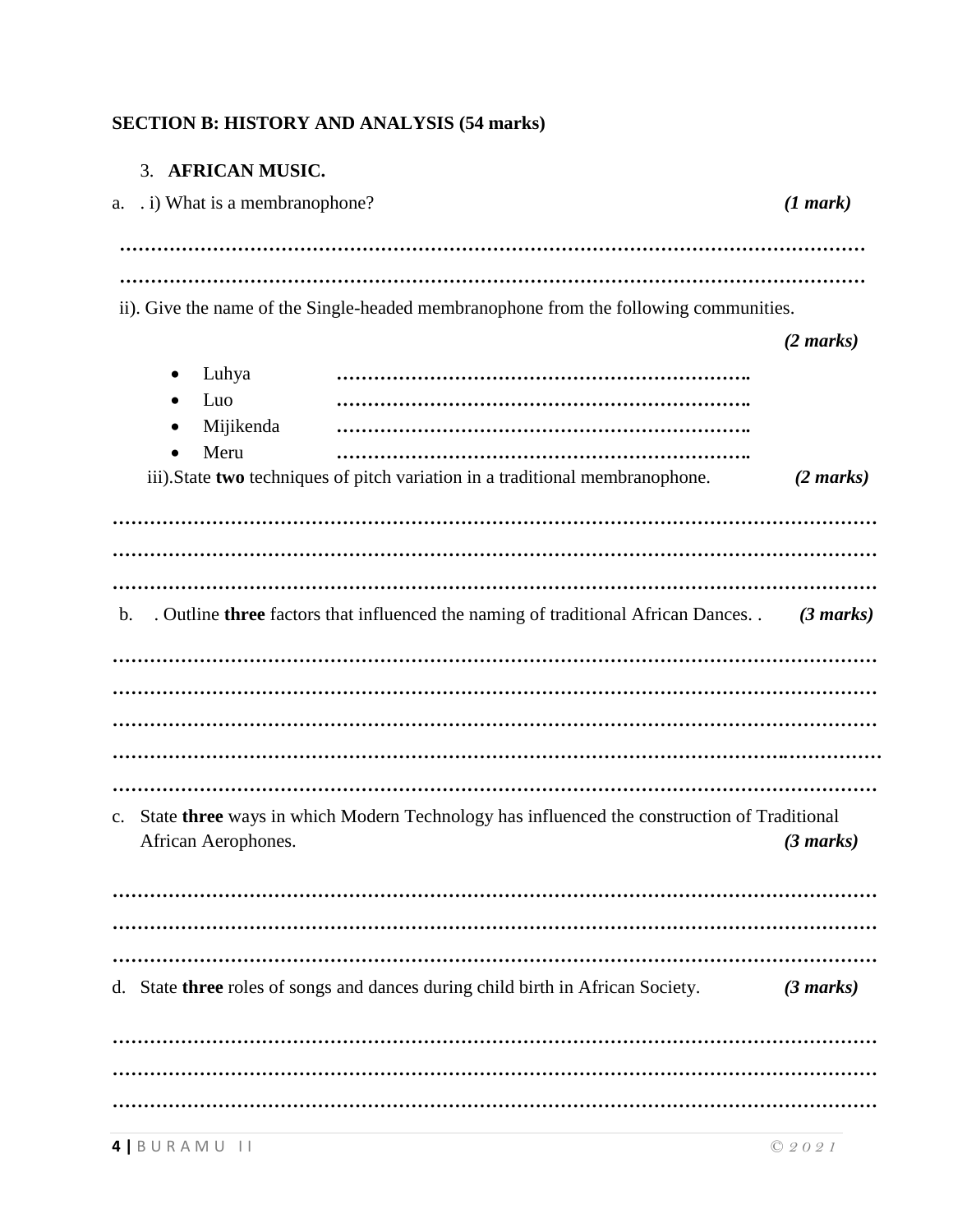#### 4. **WESTERN MUSIC**

Answer any **two** of the following questions (a), (b), (c) and (d).

## **(a) WILLIAM BYRD**

| (i) In which period of music history did Byrd live?             | (1 mark)            |
|-----------------------------------------------------------------|---------------------|
| (ii) State <b>three</b> of Byrd's contribution to sacred music. | $(3 \text{ marks})$ |
|                                                                 |                     |
|                                                                 |                     |
|                                                                 |                     |
| (iii) Describe <b>three</b> characteristics of Byrd's music.    | $(3 \text{ marks})$ |
|                                                                 |                     |
|                                                                 |                     |
|                                                                 |                     |

#### **(b) JOSEPH HAYDN**

| i.   | What was Haydn's nationality?                                                                                    | (1 mark)            |  |
|------|------------------------------------------------------------------------------------------------------------------|---------------------|--|
|      |                                                                                                                  |                     |  |
| ii.  | ( <i>4 marks</i> ). Explain four of Haydn's contribution to the development of the orchestra. ( <i>4 marks</i> ) |                     |  |
|      |                                                                                                                  |                     |  |
|      |                                                                                                                  |                     |  |
| 111. | Give two nicknames given to some of of Haydn's symphonies.                                                       | $(2 \text{ marks})$ |  |
|      |                                                                                                                  |                     |  |
|      |                                                                                                                  |                     |  |
|      |                                                                                                                  |                     |  |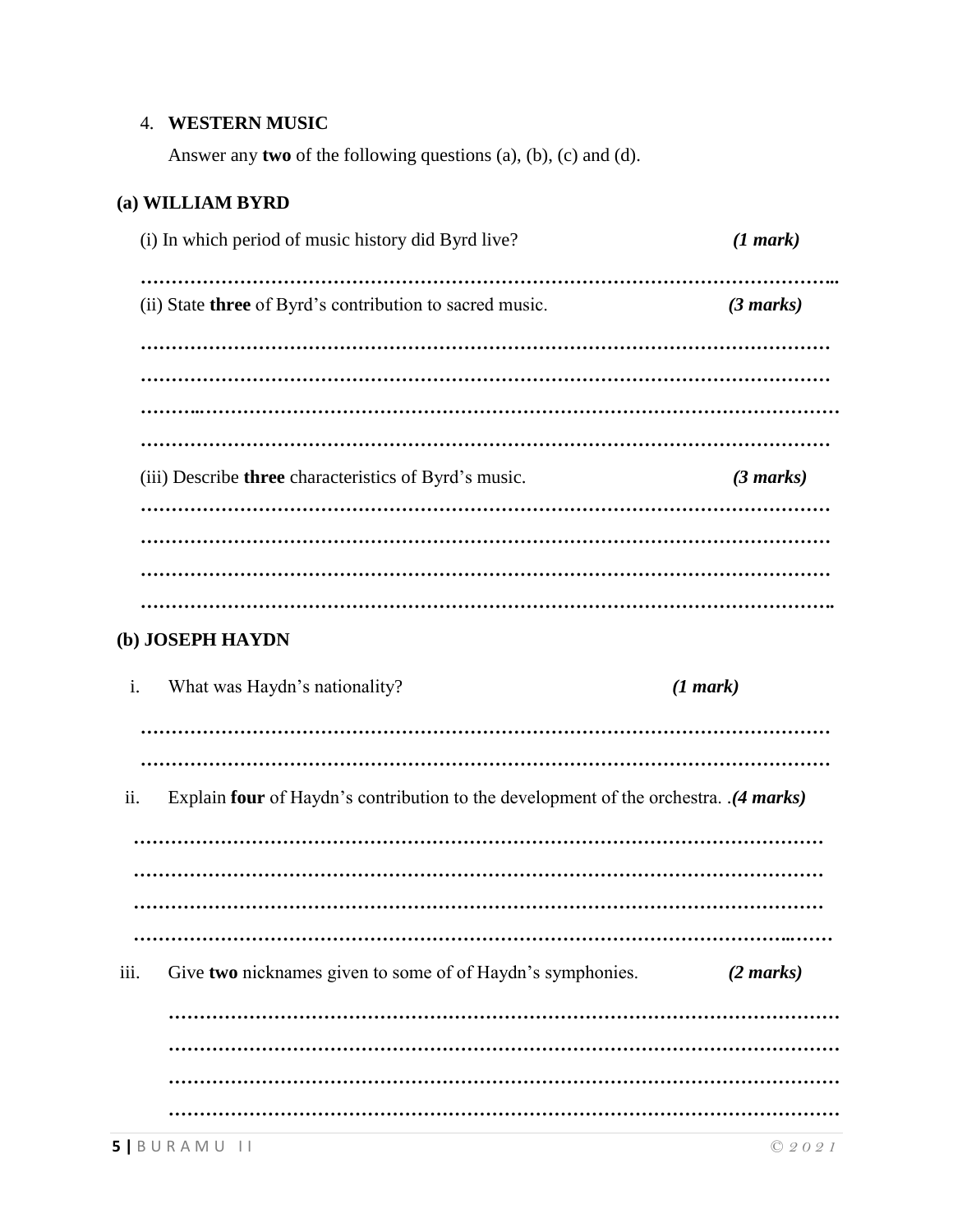## **(c) FRANZ LISZT**

(i) To which period of music history does Liszt belong? *(1 mark)* 

| (ii) Outline any <b>three</b> sources that influenced Liszt as a music | (3 marks)           |
|------------------------------------------------------------------------|---------------------|
| (iii) Describe three characteristics of Liszt's piano music.           | $(3 \text{ marks})$ |
|                                                                        |                     |

## **(d) BELLA BARTOK**

| (i) What was Bartok's country of birth?                                            | (1 mark)            |
|------------------------------------------------------------------------------------|---------------------|
| (ii). Which instrument is Bartok associated with?                                  | (1 mark)            |
| (iii) State <b>three</b> of Bartok's contribution to the development of folksongs. | (3 marks).          |
|                                                                                    |                     |
|                                                                                    |                     |
| (iv.) Outline any <b>two</b> characteristic features of Bartok's style.            | $(2 \text{ marks})$ |
|                                                                                    |                     |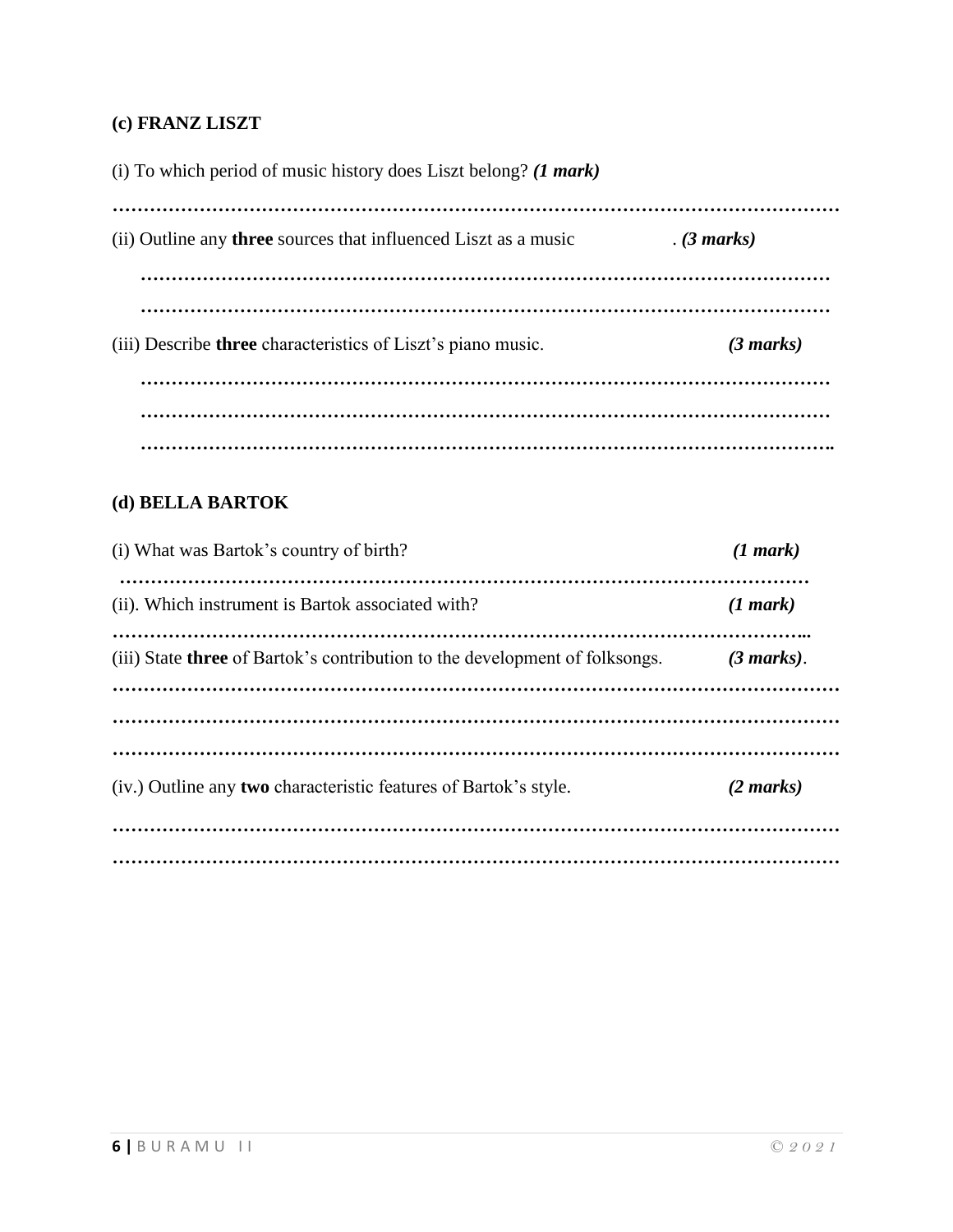## 5. **PRESCRIBED TRADITIONAL AFRICAN MUSIC**

Chivoti by Diwani Nzaro from YOUTUBE

|      | i. Classify the instruments in the recording.                              | $(2 \text{ marks})$ |
|------|----------------------------------------------------------------------------|---------------------|
|      |                                                                            |                     |
|      |                                                                            |                     |
|      |                                                                            |                     |
|      | ii. Outline two ways in which climax has been achieved in the recording. . | $(2 \text{ marks})$ |
|      |                                                                            |                     |
|      |                                                                            |                     |
|      |                                                                            |                     |
| iii. | State three roles of the rhythmic instruments in the recording.            | $(3 \text{ marks})$ |
|      |                                                                            |                     |
|      |                                                                            |                     |
|      |                                                                            |                     |
| iv.  | Describe the following elements of the performance.                        | $(3 \text{ marks})$ |
|      | Texture                                                                    |                     |
|      |                                                                            |                     |
|      |                                                                            |                     |
|      | Melody                                                                     |                     |
|      |                                                                            |                     |
|      | Rhythm                                                                     |                     |
|      |                                                                            |                     |
|      |                                                                            |                     |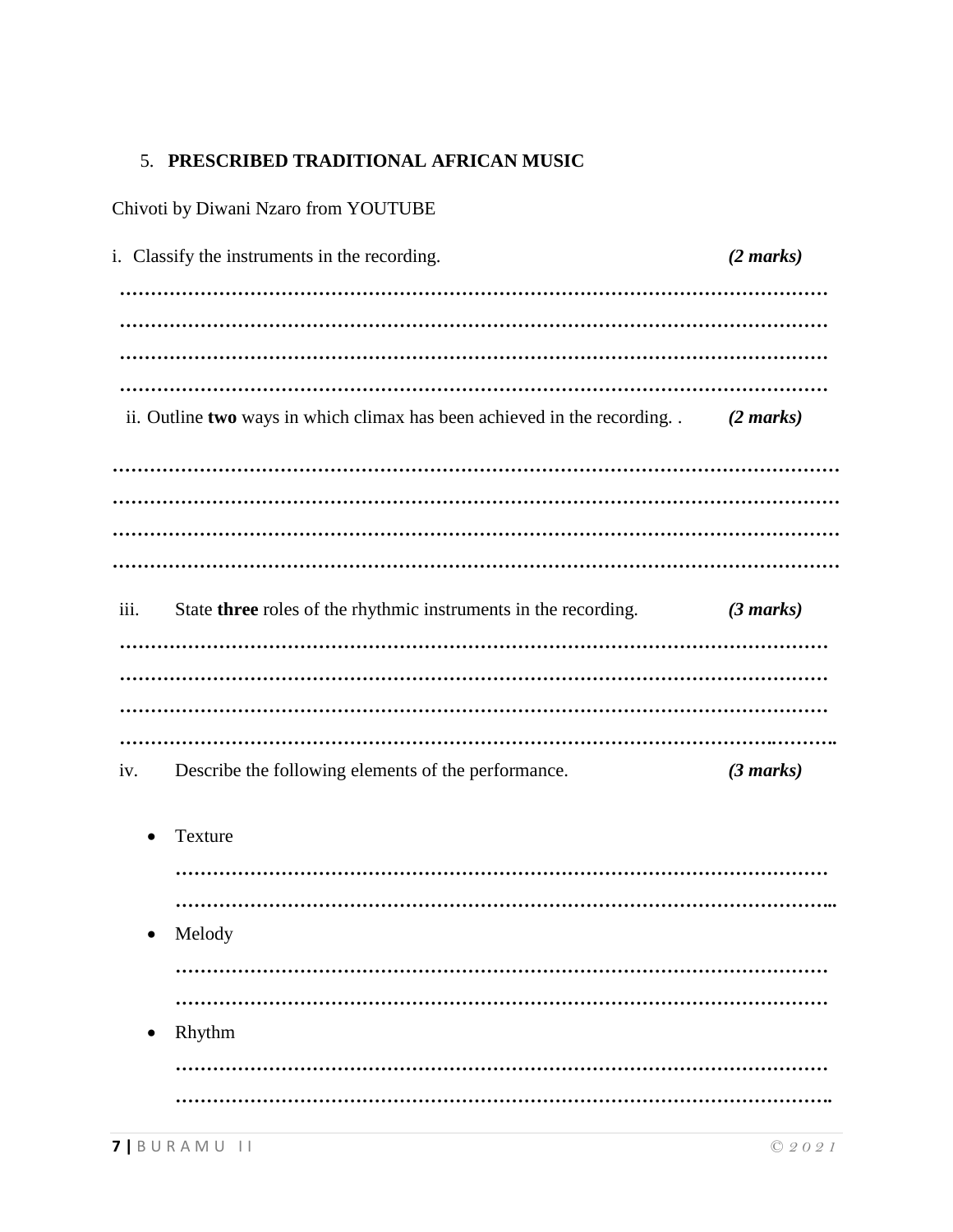## 6. **PRESCRIBED WESTERN MUSIC**

## *Too Much I once Lamented by Thomas Tomkins*

|     | (a) | State the meter of the music.                                                          | (1 mark)            |
|-----|-----|----------------------------------------------------------------------------------------|---------------------|
|     | (b) | Describe the form of the piece of music.                                               | (1 mark)            |
|     |     |                                                                                        |                     |
| (c) |     | Explain how the composer employed word-painting in setting the following text to music | $(3 \text{ marks})$ |
|     |     | Too much Bar 1-2 of Soprano I                                                          |                     |
|     |     | Tormented at Bar 23                                                                    |                     |
|     |     | Lamenting at Bar 4-6 of Tenor                                                          |                     |
|     | (d) | Identify any three compositional techniques used to achieve the mood of the song.      | (3 marks)           |
|     |     |                                                                                        |                     |
|     | (e) | Give the range of Tenor.                                                               | $(2 \text{ marks})$ |

 $=$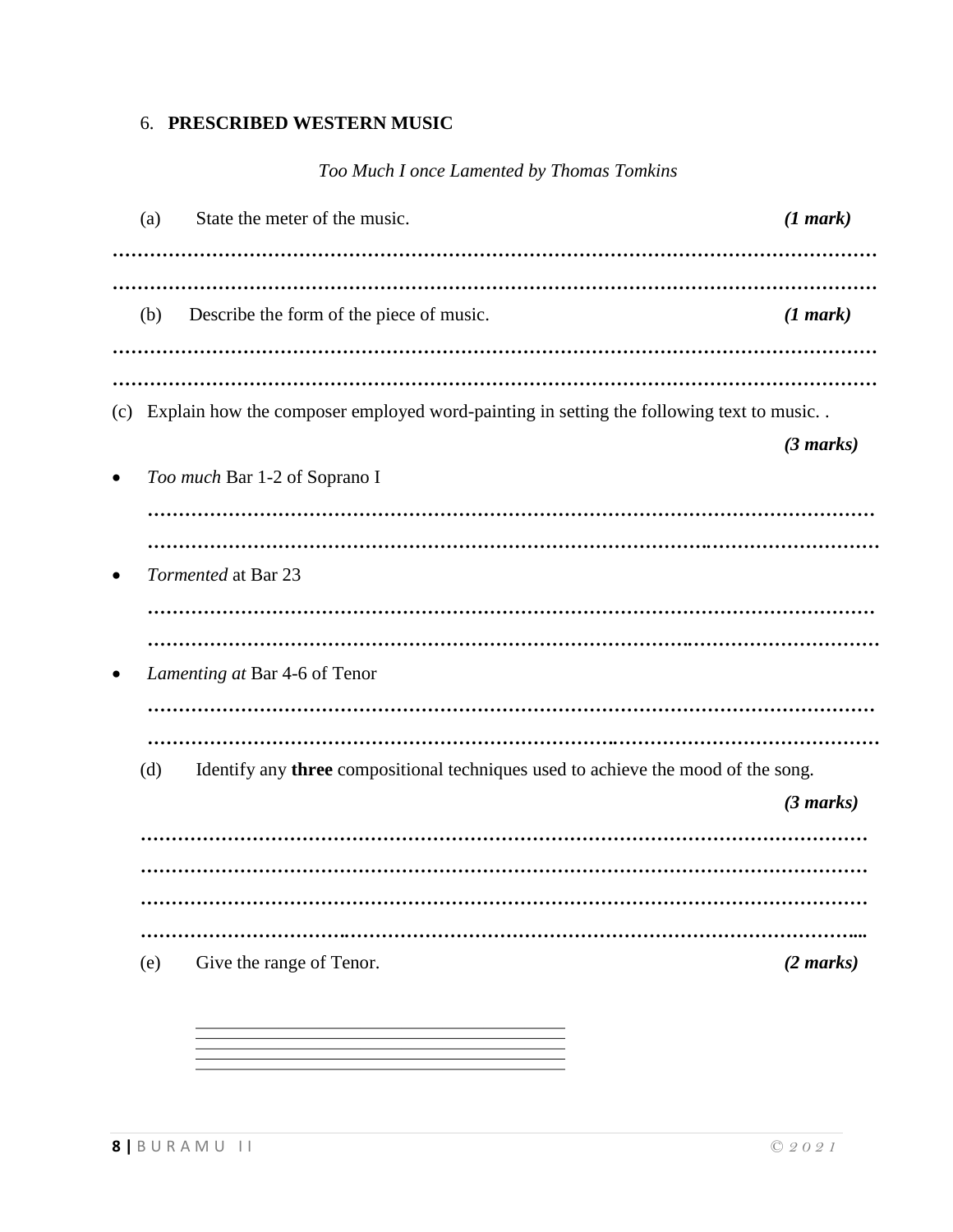#### 7. **ANALYSIS OF UNPREPARED WORK.**

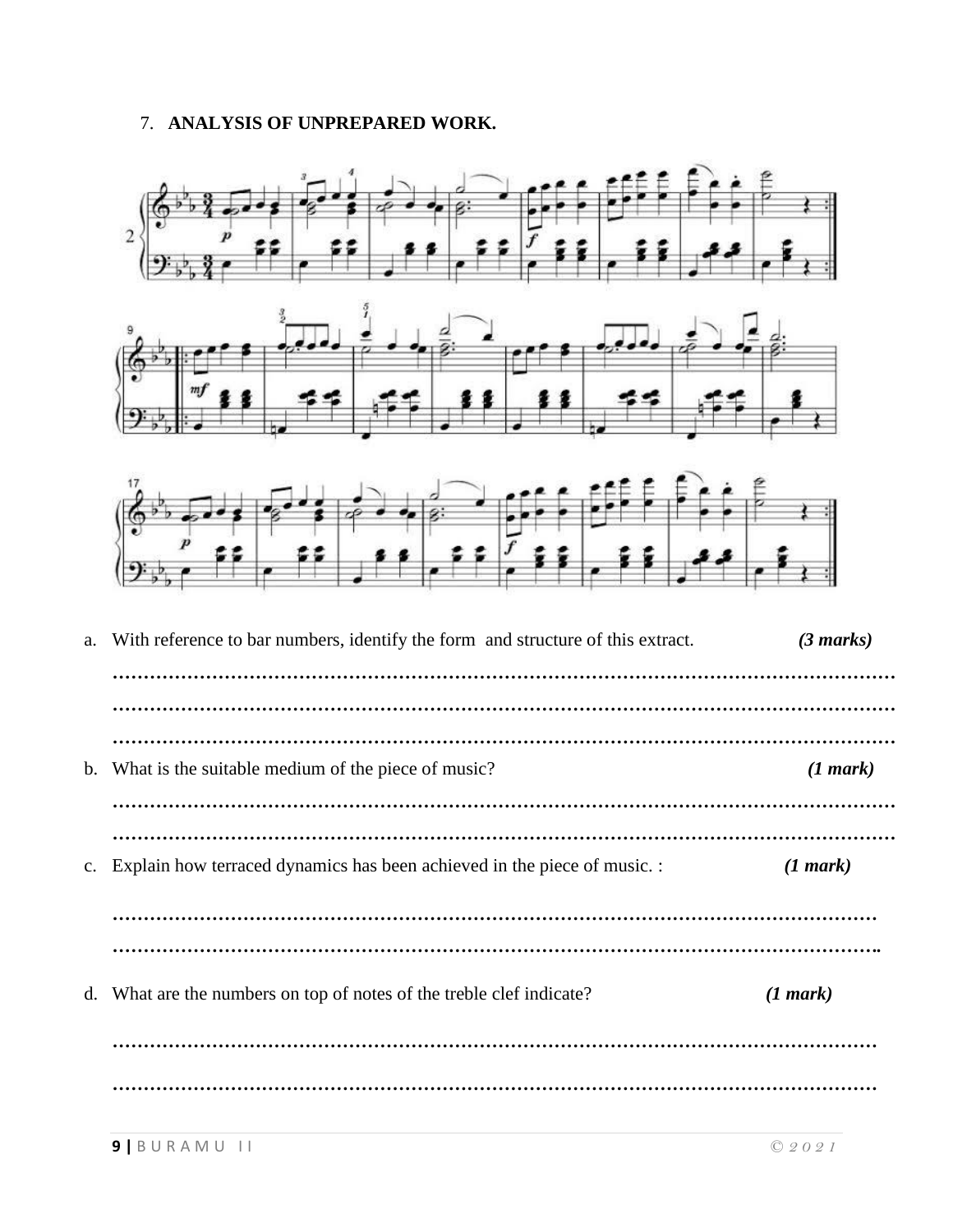#### 8. **SECTION C: GENERAL MUSIC KNOWLEDGE (16 marks)**

a. The following music is written for a Horn in F. Rewrite it in its concert pitch. *(5 marks)*



b. Explain any **three** factors that make notation of African Music a challenge. *(3 marks) …………………………………………………………………………………………………… …………………………………………………………………………………………………… …………………………………………………………………………………………………… …………………………………………………………………………………………………… …………………………………………………………………………………………………..* c. State **three** advantages of Airplay to musicians. *(3 marks) …………………………………………………………………………………………………… …………………………………………………………………………………………………… ……………………………………………………………………………………………………*